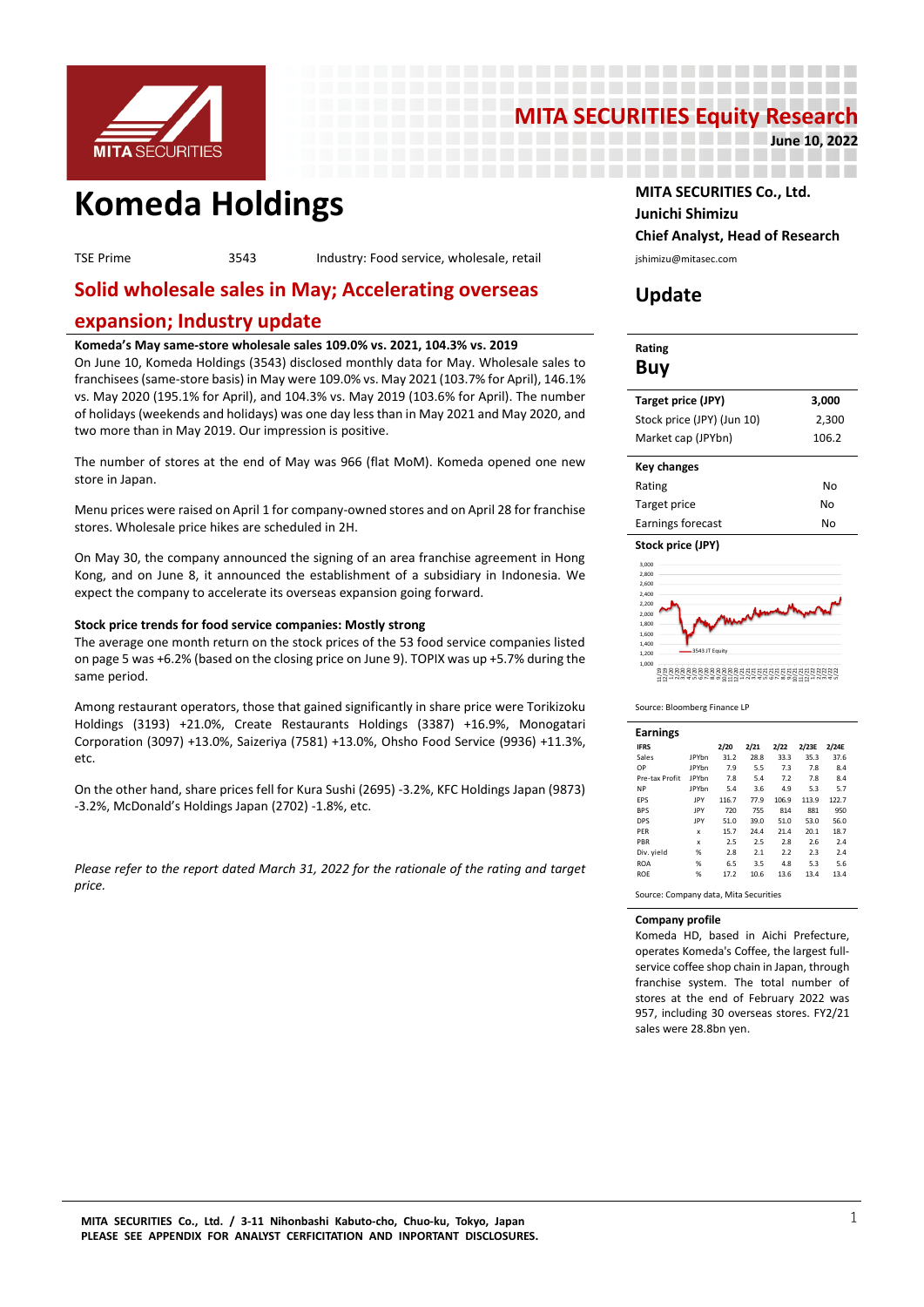#### **Komeda Holdings monthly and quarterly earnings**





Source: Company data, Mita Securities Source: Company data, Mita Securities Source: Company data, Mita Securities



**Figure: Store count Figure: Quarterly earnings (JPYm)**



Source: Company data, Mita Securities Source: Company data, Mita Securities Source: Company data, Mita Securities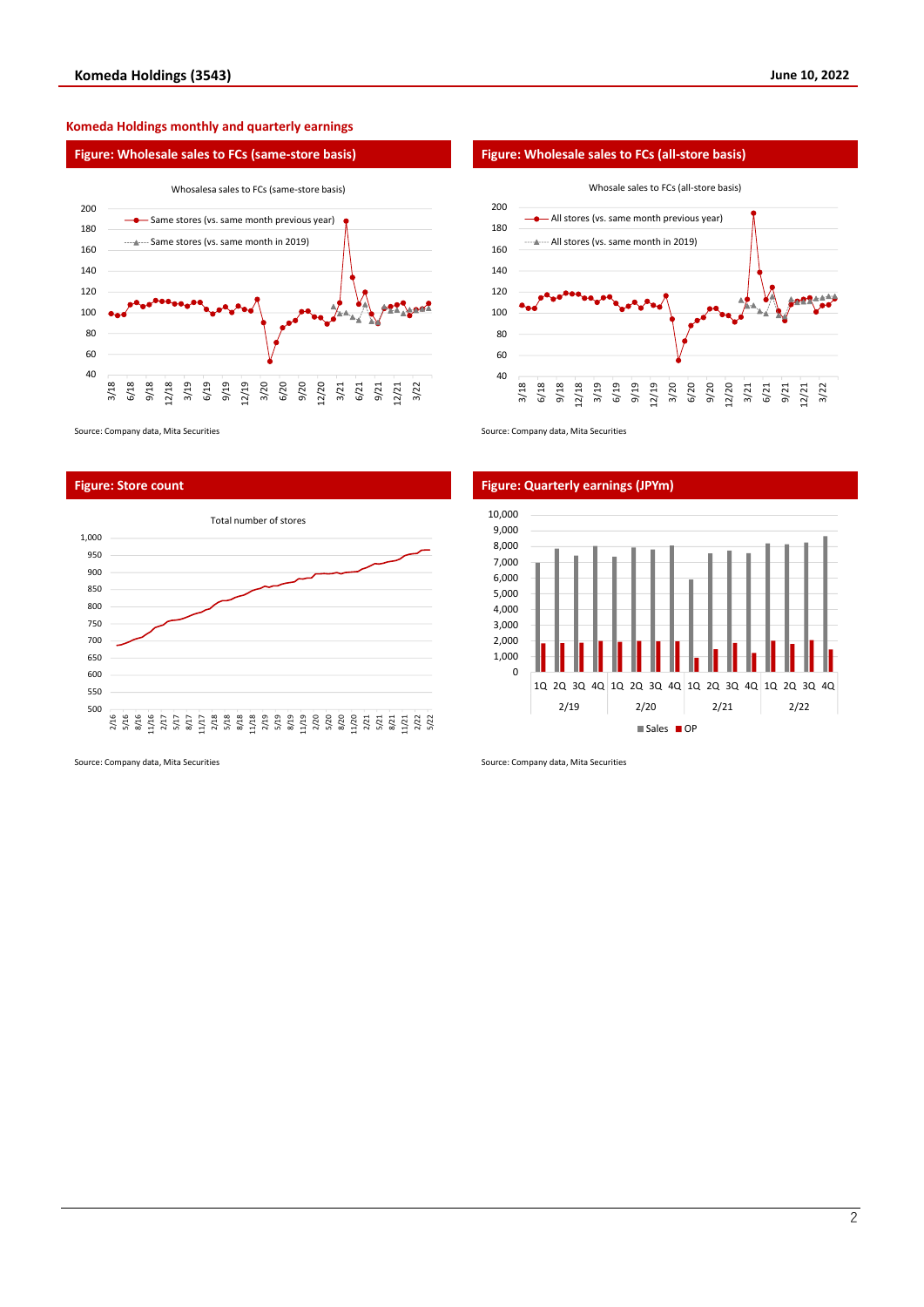#### **Monthly data for food service companies**

### **Figure: Monthly data for food service companies covered by Mita Securities**

|                                    |             | Companies coverd by Mita Securities     |                              |              |       |       |       |       |       |       |       |               |              |              |              |               |               |              |               |              |              |               |                |                |               |               |               |               |         |
|------------------------------------|-------------|-----------------------------------------|------------------------------|--------------|-------|-------|-------|-------|-------|-------|-------|---------------|--------------|--------------|--------------|---------------|---------------|--------------|---------------|--------------|--------------|---------------|----------------|----------------|---------------|---------------|---------------|---------------|---------|
| Ticker                             |             | Company name                            |                              | 4/20         | 5/20  | 6/20  | 7/20  | 8/20  | 9/20  | 10/20 | 11/20 | 12/20         | 1/21         | 2/21         | 3/21         | 4/21          | 5/21          | 6/21         | 7/21          | 8/21         | 9/21         | 10/21         | 11/21          | 12/21          | 1/22          | 2/22          | 3/22          | 4/22          | 5/22    |
| 2695                               | Kura Sushi  |                                         | s. prev vr                   | 51.9         | 80.0  | 97.4  | 92.3  | 94.6  | 107.9 | 126.1 | 134.4 | 94.6          | 84.5         | 86.2         | 115.4        | 174.2         | 112.7         | 93.5         | 113.1         | 94.8         | 74.8         | 80.1          | 82.2           | 117.6          | 123.5         | 99.1          | 106.3         | 110.0         | 113.6   |
|                                    |             |                                         | s. pre-COVID                 |              |       |       |       |       |       |       |       |               | 88.6         | 96.7         | 97.5         | 90.4          | 90.2          | 91.1         | 104.4         | 89.7         | 80.7         | 101.0         | 110.5          | 111.2          | 109.4         | 95.8          | 103.7         | 99.5          | 102.4   |
| 3097                               |             | Monogatari Corporation                  | vs. prev yr                  | 13.8         | 48.6  | 96.1  | 104.0 | 92.2  | 97.3  | 109.3 | 114.0 | 93.9          | 77.1         | 68.2         | 86.9         | 600.4         | 160.4         | 76.9         | 91.7          | 81.6         | 80.8         | 102.6         | 95.2           | 113.9          | 125.0         | 102.9         | 108.1         | 123.9         | 141.7   |
|                                    |             |                                         | vs. pre-COVID                |              |       |       |       |       |       |       |       |               | 81.2         | 85.7         | 84.5         | 82.9          | 78.0          | 73.9         | 95.4          | 75.2         | 78.6         | 112.1         | 108.5          | 107.0          | 101.5         | 88.2          | 91.3          | 102.7         | 110.5   |
|                                    |             | Yakiniku division                       | rs. prev yr                  | 14.9         | 50.3  | 103.3 | 111.5 | 97.6  | 101.6 | 116.7 | 123.3 | 99.2          | 80.1         | 66.8         | 84.7         | 577.0         | 163.1         | 74.0         | 91.5          | 84.8         | 90.3         | 108.6         | 97.0           | 118.7          | 129.9         | 103.6         | 109.4         | 124.8         | 141.6   |
|                                    |             |                                         | s. pre-COVID                 |              |       |       |       |       |       |       |       |               | 85.2         | 91.9         | 87.8         | 86.0          | 82.0          | 76.4         | 102.0         | 82.8         | 91.7         | 126.7         | 119.6          | 117.8          | 110.7         | 95.2          | 96.1          | 107.3         | 116.2   |
|                                    |             | Ramen division                          | vs. prev yr                  | 14.3         | 54.1  | 90.8  | 93.7  | 88.3  | 94.5  | 99.7  | 96.7  | 91.6          | 82.2         | 76.4         | 87.9         | 546.9         | 148.9         | 82.9         | 95.4          | 82.1         | 76.3         | 96.1          | 100.0          | 111.3          | 115.2         | 113.8         | 112.6         | 123.2         | 135.1   |
|                                    |             |                                         | vs. pre-COVID                |              |       |       |       |       |       |       |       |               | 86.0         | 82.3         | 79.5         | 78.2          | 80.6          | 75.3         | 89.4          | 72.5         | 72.1         | 95.8          | 96.7           | 102.0          | 99.1          | 93.6          | 89.6          | 96.4          | 108.8   |
|                                    |             | Yuzuan division                         | vs. prev yr                  | 10.9         | 42.6  | 83.7  | 96.1  | 84.9  | 91.0  | 101.2 | 106.6 | 89.4          | 71.1         | 69.1         | 94.3         | 697.3         | 162.7         | 81.6         | 90.7          | 71.4         | 65.8         | 94.3          | 85.6           | 100.4          | 116.8         | 90.4          | 101.6         | 120.0         | 141.5   |
|                                    |             |                                         | vs. pre-COVID                |              |       |       |       |       |       |       |       |               | 73.7         | 74.4         | 79.9         | 76.0          | 69.3          | 68.3         | 87.2          | 60.6         | 59.9         | 95.4          | 91.2           | 89.8           | 86.0          | 67.2          | 81.2          | 91.2          | 98.1    |
| 3193                               |             | Torikizoku HD                           | vs. prev vr                  | 3.9          | 12.1  | 73.2  | 76.8  | 59.1  | 77.2  | 93.1  | 81.3  | 51.9          | 28.1         | 32.7         | 55.4         | 948.7         | 41.5          | 18.0         | 38.9          | 16.6         | 8.8          | 66.7          | 92.7           | 155.0          | 200.1         | 112.8         | 126.7         | 208.7         | 1.648.4 |
|                                    |             |                                         | vs. pre-COVID                |              |       |       |       |       |       |       |       |               | 30.2         | 34.7         | 46.5         | 37.0          | 5.0           | 13.2         | 29.9          | 9.8          | 6.8          | 62.1          | 75.4           | 80.4           | 60.4          | 39.1          | 58.9          | 77.2          | 83.2    |
| 3197                               | Skylark HD  |                                         | s. prev y                    | 41.8         | 52.2  | 69.4  | 73.6  | 73.2  | 78.3  | 88.4  | 85.1  | 78.1          | 66.5         | 70.9         | 93.7         | 164.6         | 128.6         | 92.5         | 100.3         | 83.3         | 79.4         | 92.9          | 95.3           | 114.4          | 115.8         | 93.0          | 99.0          | 110.6         | 122.0   |
|                                    |             |                                         | s. pre-COVID                 |              |       |       |       |       |       |       |       |               | 65.3         | 70.7         | 70.9         | 70.0          | 67.1          | 64.7         | 74.7          | 61.5         | 62.5         | 82.5          | 81.0           | 89.8           | 75.5          | 65.7          | 71.0          | 77.4          | 81.7    |
| 3543                               |             | Komeda HD                               | vs. prev vr                  | 53.1         | 71.3  | 85.5  | 89.9  | 92.5  | 101.0 | 101.6 | 96.0  | 95.2          | 89.2         | 93.8         | 109.5        | 188.1         | 134.0         | 108.2        | 119.7         | 98.7         | 89.6         | 104.0         | 105.9          | 107.6          | 109.4         | 97.2          | 103.0         | 103.7         | 109.0   |
|                                    |             |                                         | s. pre-COVID                 |              |       |       |       |       |       |       |       |               | 90.8         | 105.9        | 99.0         | 99.9          | 95.6          | 92.8         | 107.9         | 91.6         | 90.7         | 105.8         | 101.8          | 102.6          | 99.3          | 102.9         | 102.2         | 103.6         | 104.3   |
| 9936                               |             | Ohsho Food Service                      | vs. prev yr                  | 78.3         | 88.2  | 93.5  | 93.9  | 95.8  | 94.6  | 100.7 | 97.5  | 96.1          | 88.8         | 89.5         | 95.8         | 121.2         | 103.7         | 102.4        | 104.6         | 91.4         | 90.6         | 101.9         | 100.6          | 105.4          | 107.2         | 108.5         | 105.8         | 106.0         | 117.6   |
|                                    |             |                                         | vs. pre-COVID                |              |       |       |       |       |       |       |       |               | 97.6         | 99.6         | 92.5         | 94.9          | 91.5          | 95.7         | 98.2          | 87.6         | 85.7         | 102.6         | 98.1           | 101.3          | 104.6 108.1   |               | 97.9          | 100.6         | 107.6   |
|                                    |             |                                         |                              |              |       |       |       |       |       |       |       |               |              |              |              |               |               |              |               |              |              |               |                |                |               |               |               |               |         |
|                                    |             | Companies not coverd by Mita Securities |                              |              |       |       |       |       |       |       |       |               |              |              |              |               |               |              |               |              |              |               |                |                |               |               |               |               |         |
| Ticker                             |             | Company name                            |                              | 4/20         | 5/20  | 6/20  | 7/20  | 8/20  | 9/20  | 10/20 | 11/20 | 12/20         | 1/21         | 2/21         | 3/21         | 4/21          | 5/21          | 6/21         | 7/21          | 8/21         | 9/21         | 10/21         | 11/21          | 12/21          | 1/22          | 2/22          | 3/22          | 4/22          | 5/22    |
| 2702                               |             | McDonald's HD Japan                     | s. prev vr                   | 106.5        | 115.2 | 96.8  | 101.0 | 112.4 | 106.3 | 110.7 | 109.6 | 107.2         | 118.7        | 101.0        | 107.5        | 109.2         | 105.7         | 114.7        | 121.0         | 105.3        | 114.7        | 113.4         | 105.4          | 102.4          | 101.2         | 115.3         | 112.6         | 111.3         | 105.1   |
|                                    |             |                                         | s. pre-COVID                 |              |       |       |       |       |       |       |       |               | 121.8        | 115.8        | 107.4        | 116.3         | 121.8         | 111.0        | 122.2         | 118.4        | 121.9        | 125.5         | 115.5          | 109.8          | 123.2         | 133.6         | 120.9         | 129.4         | 128.0   |
| 3053                               |             | Pepper Food Service                     | s. prev yr                   | 37.4         | 49.4  | 57.6  | 64.0  | 62.0  | 67.1  | 74.6  | 71.1  | 67.6          | 64.6         | 71.5         | 86.9         | 144.7         | 157.4         | 80.5         | 81.2          | 79.9         | 76.3         | 84.3          | 98.2           | 104.4          | 106.3         | 92.1          | 95.5          | 102.1         |         |
|                                    |             | (Ikinari! Steak)                        | s. pre-COVID                 |              |       |       |       |       |       |       |       |               | 43.0         | 43.8         | 44.4         | 54.1          | 77.8          | 46.4         | 52.0          | 49.5         | 51.2         | 62.9          | 69.8           | 70.6           | 45.7          | 40.4          | 42.4          | 55.3          |         |
| 3085                               |             | Arcland Service HD                      | s. prev yr                   | 89.6         | 97.7  | 96.4  | 106.9 | 103.2 | 94.7  | 101.7 | 104.7 | 100.6         | 100.2        | 99.0         | 100.9        | 114.1         | 104.8         | 101.2        | 106.8         | 95.2         | 99.8         | 102.7         | 103.4          | 104.2          | 105.8         | 101.9         | 110.4         | 101.7         | 111.3   |
|                                    | Katsuva     |                                         | s. pre-COVID                 |              |       |       |       |       |       |       |       |               | 104.5        | 105.2        | 95.5         | 102.2         | 102.4         | 97.6         | 114.2         | 98.2         | 94.5         | 104.4         | 108.3          | 104.8          | 110.6         | 107.2         | 105.4         | 104.0         | 114.0   |
| 3087                               |             | Doutor Nichires HD                      | vs. prev yr                  | 35.9         | 36.5  | 67.0  | 68.8  | 69.3  | 71.8  | 79.6  | 76.2  | 77.2          | 68.4         | 73.5         | 97.4         | 204.6         | 192.3         | 113.5        | 112.8         | 96.3         | 95.9         | 102.0         | 109.2          | 110.6          | 117.6         | 103.6         | 105.8         | 108.2         |         |
|                                    |             | Doutor Coffee Shop)                     | s. pre-COVID                 |              |       |       |       |       |       |       |       |               | 68.8         | 70.7         | 75.9         | 73.5          | 70.2          | 76.2         | 77.9          | 67.0         | 69.1         | 81.4          | 83.5           | 85.7           | 80.9          | 73.3          | 80.3          | 79.5          |         |
| 3397                               | Toridoll HD |                                         | s. prev yr                   | 50.0         | 63.2  | 83.6  | 85.5  | 88.4  | 86.2  | 94.6  | 93.4  | 87.0          | 79.1         | 78.4         | 99.5         | 184.8         | 147.6         | 108.3        | 113.5         | 94.5         | 103.2        | 101.9         | 101.7          | 106.2          | 113.3         | 104.0         | 109.4         | 119.7         | 137.7   |
|                                    |             |                                         | s. pre-COVID                 |              |       |       |       |       |       |       |       |               | 84.2         | 85.4         | 84.3         | 92.4          | 93.3          | 90.5         | 97.0          | 83.5         | 89.0         | 96.4          | 95.0           | 92.4           | 95.4          | 88.8          | 92.2          | 110.6         | 128.5   |
|                                    |             | Marugame Seimen                         | s, prev vr                   | 50.3         | 63.6  | 85.2  | 86.2  | 90.0  | 86.5  | 94.4  | 83.8  | 88.0          | 78.0         | 82.0         | 99.5         | 184.0         | 147.9         | 109.1        | 115.4         | 94.7         | 105.6        | 102.4         | 101.4          | 104.8          | 112.0         | 104.1         | 110.4         | 105.6         | 114.5   |
|                                    |             |                                         | s. pre-COVID                 |              |       |       |       |       |       |       |       |               | 84.3         | 90.2         | 86.1         | 92.6          | 94.1          | 93.0         | 99.5          | 85.2         | 91.3         | 96.7          | 85.0           | 92.2           | 94.4          | 93.9          | 95.0          | 97.7          | 107.7   |
| 3563                               |             | Food & Life Companies                   | s. prev yr                   | 55.6         | 81.4  | 97.9  | 96.5  | 87.7  | 97.1  | 104.3 | 94.7  | 98.7          | 95.1         | 99.9         | 120.0        | 178.0         | 112.6         | 95.3         | 103.5         | 96.4         | 90.0         | 94.0          | 96.3           | 100.1          | 96.0          | 93.6          | 93.5          | 105.3         | 107.8   |
|                                    | Sushirol    |                                         | s. pre-COVID                 |              |       |       |       |       |       |       |       |               | 101.8        | 111.9        | 103.6        | 99.0          | 91.7          | 93.3         | 99.9          | 84.5         | 87.4         | 98.0          | 91.2           | 98.8           | 97.7          | 104.7         | 96.8          | 104.2         | 98.8    |
| 7550                               | Zensho HD   |                                         | vs. prev vr                  | 88.1         | 90.8  | 91.3  | 102.7 | 98.8  | 98.4  | 104.9 | 100.5 | 101.3         | 99.8         | 92.1         | 104.6        | 114.2         | 118.1         | 108.9        | 108.7         | 100.5        | 103.0        | 105.4         | 104.6          | 118.2          | 110.9         | 111.4         | 111.4         | 108.3         | 106.3   |
|                                    | Sukival     |                                         | s. pre-COVID                 |              |       |       |       |       |       |       |       |               | 101.7        | 101.3        | 96.4         | 100.6         | 107.2         | 99.4         | 111.6         | 99.3         | 101.4        | 110.6         | 105.1          | 119.7          | 112.8         | 112.9         | 107.4         | 109.0         | 114.0   |
| 7581                               | Saizeriya   |                                         | s. prev yr                   | 38.6         | 47.8  | 66.5  | 72.9  | 71.5  | 77.3  | 90.1  | 84.0  | 75.2          | 62.0         | 67.1         | 91.3         | 192.3         | 139.7         | 98.9         | 101.1         | 83.4         | 76.7         | 98.7          | 104.6          | 115.8          | 125.3         | 109.1         | 117.0         | 124.4         | 138.8   |
|                                    |             |                                         | s. pre-COVID                 |              |       |       |       |       |       |       |       |               | 65.2         | 71.5         | 71.7         | 74.2          | 66.8          | 65.8         | 73.7          | 59.6         | 59.3         | 88.9          | 87.9           | 87.1           | 81.6          | 78.0          | 83.9          | 92.3          | 92.7    |
| 7611                               |             | Hiday Hidaka                            | s. prev yr                   | 49.3         | 48.0  | 65.8  | 73.9  | 75.7  | 80.7  | 87.0  | 82.3  | 77.9          | 55.7         | 54.3         | 70.5         | 118.3         | 99.3          | 78.9         | 74.2          | 62.6         | 62.2         | 81.6          | 95.4           | 103.5          | 129.2         | 110.2         | 118.1         | 132.8         | 171.8   |
|                                    |             |                                         | vs. pre-COVID                |              |       |       |       |       |       |       |       |               | 56.1         | 56.9         | 57.8         | 58.3          | 47.7          | 51.9         | 54.8          | 47.4         | 50.2         | 71.0          | 78.5           | 80.6           | 72.5          | 62.7          | 68.3          | 77.5          | 81.9    |
| 7630                               | Ichibanya   |                                         | s. prev y                    | 74.0         | 79.5  | 85.1  | 89.3  | 91.4  | 89.2  | 96.2  | 89.8  | 91.0          | 84.2         | 80.9         | 91.3         | 118.7         | 110.0         | 95.8         | 96.0          | 89.0         | 88.8         | 95.5          | 97.4           | 103.3          | 106.7         | 96.6          | 99.5          | 99.0          | 103.9   |
|                                    |             |                                         | s. pre-COVID                 |              |       |       |       |       |       |       |       |               | 84.5         | 82.9         | 82.4         | 87.8          | 87.5          | 81.5         | 85.7          | 81.3         | 79.2         | 91.9          | 87.5           | 94.0           | 90.1          | 80.1          | 81.9          | 87.0          | 90.9    |
| 8153                               |             | Mos Food Services                       | /s. prev vr                  | 103.7        | 112.2 | 106.2 | 106.6 | 102.9 | 100.3 | 107.7 | 123.5 | 114.2         | 108.9        | 110.0        | 109.3        | 112.6         | 120.5         | 111.0        | 113.4         | 111.5        | 117.3        | 115.1         | 97.5           | 98.5           | 113.7         | 97.6          | 101.5         | 107.4         | 94.0    |
|                                    |             |                                         | s. pre-COVID                 |              |       |       |       |       |       |       |       |               | 118.4        | 127.5        | 110.3        | 116.8         | 135.2         | 117.9        | 120.9         | 114.7        | 117.7        | 124.0         | 120.4          | 112.5          | 134.6         | 124.4         | 111.9         | 125.4         | 127.1   |
| 8179                               | Royal HD    |                                         |                              |              |       |       |       |       |       |       |       |               |              |              |              |               |               |              |               |              |              |               |                |                |               |               |               |               |         |
|                                    |             | Royal Host                              | s. prev yr                   | 42.1         | 54.2  | 78.2  | 86.1  | 81.2  | 83.5  | 95.3  | 90.8  | 79.8          | 69.5         | 76.4         | 103.2        | 191.6         | 148.8         | 99.7         | 97.2          | 85.9         | 85.1         | 100.2         | 105.9          | 118.0          | 140.6         | 104.9         | 110.0         | 119.5         | 131.3   |
|                                    |             |                                         | s. pre-COVID                 |              |       |       |       |       |       |       |       |               | 72.1         | 79.4         | 82.3         | 80.7          | 80.6          | 78.0         | 83.7          | 69.8         | 71.1         | 95.5          | 96.2           | 94.2           | 101.4         | 83.3          | 90.5          | 96.4          | 105.9   |
|                                    |             | <b>Tendon Tenya</b>                     | vs. prev yr                  | 58.1         | 63.6  | 80.1  | 81.6  | 86.4  | 83.6  | 92.0  | 88.6  | 84.1          | 89.3         | 96.6         | 108.7        | 157.6         | 147.7         | 110.1        | 114.1         | 104.5        | 107.7        | 108.7         | 112.3          | 111.3          | 111.3         | 100.9         | 107.9         | 102.5         | 110.2   |
|                                    |             |                                         | s. pre-COVID                 |              |       |       |       |       |       |       |       |               | 85.6         | 94.9         | 86.0         | 91.6          | 93.9          | 88.2         | 93.1          | 90.3         | 90.0         | 100.0         | 99.5           | 93.6           | 95.3          | 95.7          | 92.8          | 93.9          | 103.5   |
| 8200                               | Ringer Hut  |                                         | vs. prev yr                  | 42.6         | 51.3  | 70.9  | 74.9  | 73.3  | 76.9  | 87.2  | 84.7  | 79.5          | 69.2         | 76.3         | 96.2         | 173.4         | 136.2         | 101.6        | 107.8         | 98.0         | 97.3         | 100.5         | 103.7          | 109.0          | 114.5         | 98.8          | 106.0         | 108.5         | 123.9   |
|                                    |             |                                         | s. pre-COVID                 |              |       |       |       |       |       |       |       |               | 67.9         | 74.4         | 72.0         | 73.9          | 69.9          | 72.0         | 80.7          | 71.8         | 74.8         | 87.6          | 87.8           | 86.7           | 77.7          | 73.5          | 76.3          | 80.1          | 86.6    |
| 9861                               |             | Yoshinoya HD                            | s. prev yr                   | 96.0         | 92.7  | 87.7  | 94.3  | 83.2  | 90.9  | 100.4 | 93.4  | 89.6          | 91.9         | 81.4         | 89.5         | 89.9          | 99.4          | 99.6         | 95.9          | 107.3        | 102.2        | 98.7          | 108.7          | 107.4          | 104.0         | 106.1         | 111.9         | 111.6         | 109.8   |
|                                    |             | Yoshinoya]                              | s. pre-COVID                 |              |       |       |       |       |       |       |       |               | 100.6        | 79.7         | 87.9         | 86.3          | 92.1          | 87.3         | 90.4          | 89.3         | 92.9         | 99.1          | 101.5          | 96.2           | 104.7         | 84.6          | 98.3          | 96.3          | 101.2   |
| 9887                               |             | Matsuya Foods HD                        | s. prev y                    | 77.8         | 77.8  | 83.3  | 88.4  | 87.6  | 85.3  | 97.1  | 91.1  | 91.0          | 84.9         | 81.0         | 91.6         | 108.9         | 112.2         | 98.8         | 95.5          | 96.1         | 93.0         | 89.7          | 99.1           | 96.5           | 100.2         | 96.8          | 101.8         | 105.6         | 107.6   |
|                                    | Matsuya)    |                                         | vs. pre-COVID                |              |       |       |       |       |       |       |       |               | 90.3         | 93.6         | 86.8         | 84.7          | 87.3          | 82.3         | 84.4          | 84.2         | 79.3         | 87.1          | 90.3           | 87.8           | 90.5          | 90.6          | 88.4          | 89.5          | 93.9    |
|                                    |             |                                         |                              |              |       |       |       |       |       |       |       |               |              |              |              |               |               |              |               |              |              |               |                |                |               |               |               |               |         |
|                                    |             | Average for the above companies         |                              |              |       |       |       |       |       |       |       |               |              |              |              |               |               |              |               |              |              |               |                |                |               |               |               |               |         |
|                                    |             |                                         |                              | 4/20<br>58.6 | 5/20  | 6/20  | 7/20  | 8/20  | 9/20  | 10/20 | 11/20 | 12/20<br>87.8 | 1/21<br>80.7 | 2/21<br>80.9 | 3/21         | 4/21<br>205.0 | 5/21<br>124.2 | 6/21<br>95.8 | 7/21<br>100.5 | 8/21<br>89.7 | 9/21<br>88.1 | 10/21<br>97.3 | 11/21<br>100.7 | 12/21<br>110.2 | 1/22<br>117.2 | 2/22<br>102.6 | 3/22<br>107.3 | 4/22<br>115.0 | 5/22    |
| Simple average for<br>21 companies |             |                                         | vs. prev yr<br>vs. pre-COVID |              | 68.8  | 83.2  | 87.5  | 85.6  | 88.4  | 97.4  | 94.9  |               | 82.7         | 85.8         | 96.6<br>83.4 | 84.9          | 84.2          | 80.5         | 88.8          | 78.4         | 78.8         | 95.0          | 95.1           | 95.8           | 93.9          | 87.9          | 89.2          | 95.1          |         |
|                                    |             |                                         |                              |              |       |       |       |       |       |       |       |               |              |              |              |               |               |              |               |              |              |               |                |                |               |               |               |               |         |

Source: Companies' data, Mita Securities Note: Pre-COVID is indexed with same month in 2019 as 100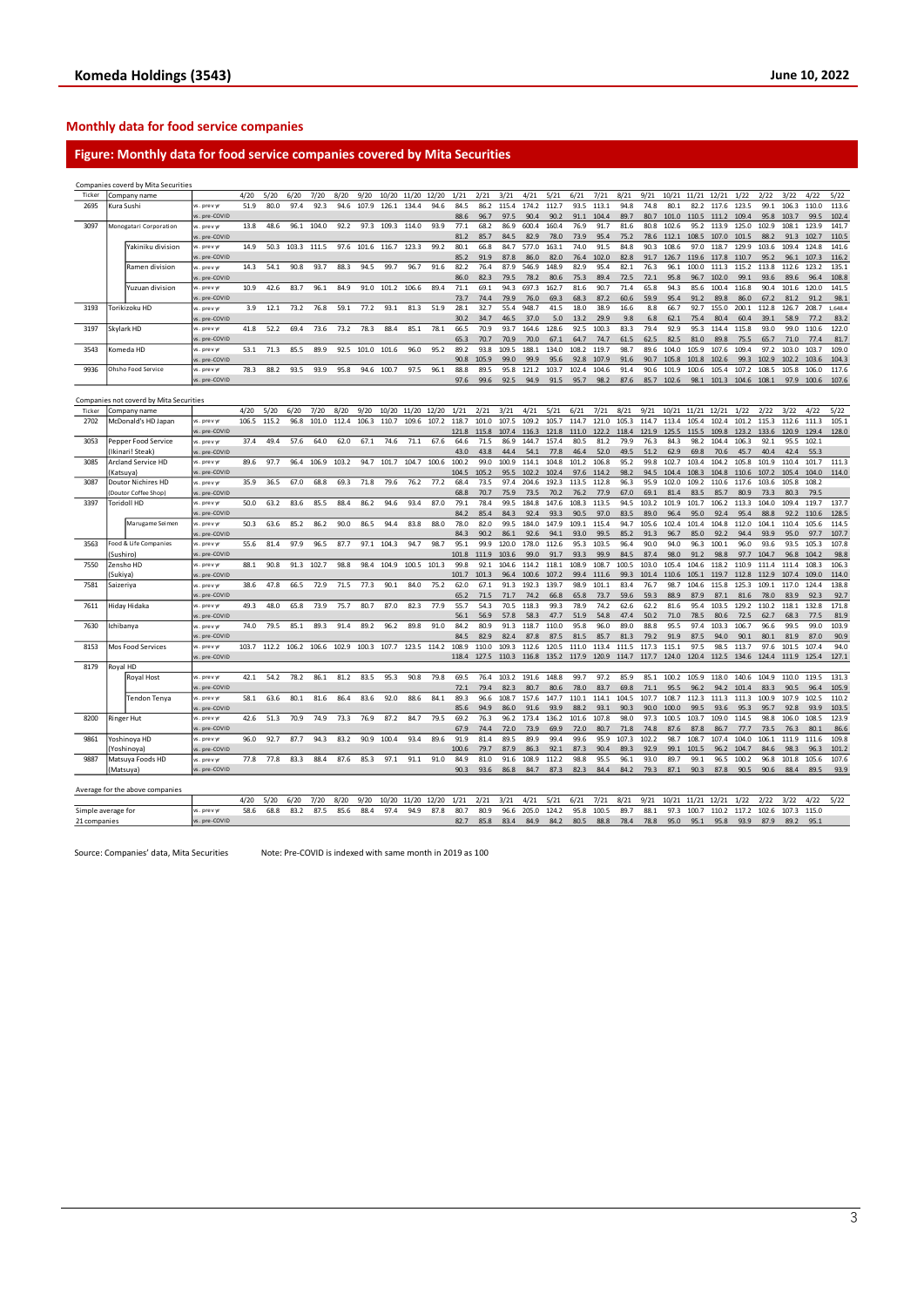#### **Pre-tax profits for food service companies covered by Mita Securities**

#### **Figure: Quarterly pre-tax profit for food service companies (JPYm)**



Source: Companies' data, Mita Securities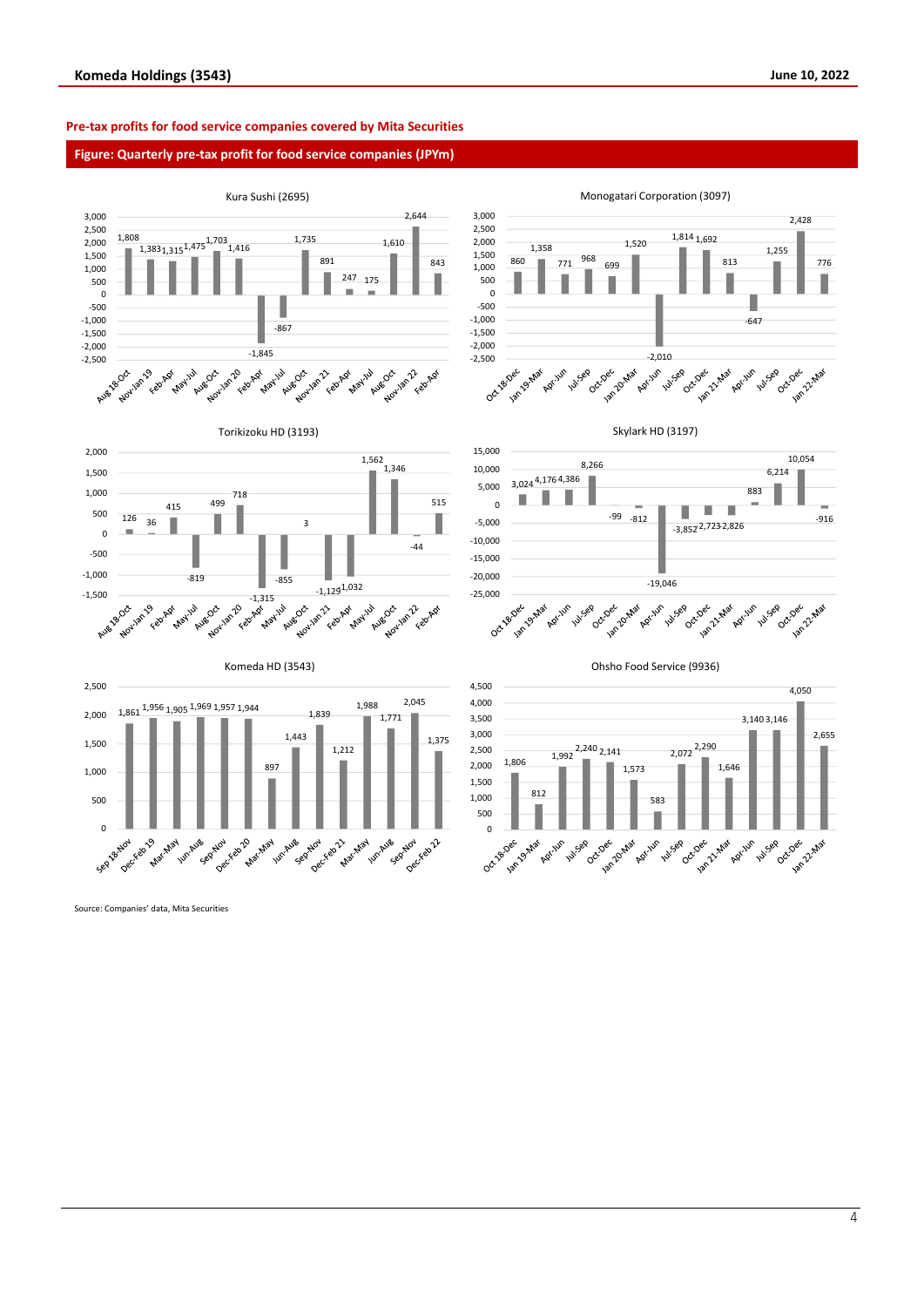### **Comparison of valuations with similar companies (reference)**

| Company name                                      | Ticker       | PX             | Mkt cap       |                | Net D/E Sales YoY EBITDA Mgn |                    | ROE        | <b>ROE</b>      | <b>ROE</b>      | PER           | PER                    | PER             | PBR           | EV/EBITDA EV/Sales     |                        | Div yield  | 1M             | 3M             | 1YR              |
|---------------------------------------------------|--------------|----------------|---------------|----------------|------------------------------|--------------------|------------|-----------------|-----------------|---------------|------------------------|-----------------|---------------|------------------------|------------------------|------------|----------------|----------------|------------------|
|                                                   |              | 9-Jun          | JPYbn         | Last           | LTM                          | <b>LTM</b>         | LTM        | Cur E           | Nxt E           | LTM           | Cur E                  | Nxt E           | Last          | Cur E                  | Cur E                  | Cur E      | Chg            | Chg            | Chg              |
| <b>KURA SUSHI INC</b>                             | 2695         | 2,990          | 123.8         | 0.1            | 11.9                         | 2.4                | 7.2        | 8.1             | 10.0            | 34.5          | 30.0                   | 22.6            | 2.3           | 11.9                   | 0.7                    | 0.7        | $-3.2$         | $-10.9$        | $-23.3$          |
| (TP 5,000 Buy)                                    |              |                |               |                |                              |                    |            |                 |                 |               |                        |                 |               |                        |                        |            |                |                |                  |
| MCDONALD'S HOLDINGS CO JAPAN                      | 2702         | 5.040          | 670.1         | $-0.3$         | 11.7                         | 13.9               | 13.1       | 11.0            | 10.6            | 27.6          | 29.4                   | 27.6            | 3.5           | 12.1                   | 1.8                    | 0.8        | $-1.8$         | 2.9            | 1.2              |
| OOTOYA HOLDINGS CO LTD                            | 2705         | 2,907          | 21.1          | $-0.6$         | 16.7                         | 9.2                | 207.2      | NA              | NA              | 11.7          | <b>NA</b>              | NA              | 62.1          | <b>NA</b>              | <b>NA</b>              | NA         | 2.2            | 0.1            | 1.4              |
| FUJIO FOOD GROUP INC<br>AMIYAKI TEI CO LTD        | 2752<br>2753 | 1,375<br>2,967 | 61.7<br>20.3  | 1.7<br>$-0.2$  | 0.7<br>$-2.6$                | $-11.4$<br>$-13.9$ | 8.6<br>3.1 | 15.9<br>2.7     | ΝA<br>NA        | 172.7<br>32.4 | 73.5<br>36.9           | 42.3<br>20.5    | 13.1<br>$1.0$ | <b>NA</b><br><b>NA</b> | 2.2<br>0.4             | 0.0<br>1.0 | 4.5<br>2.1     | 5.8<br>0.4     | $-0.6$<br>$-0.4$ |
| <b>HIRAMATSU INC</b>                              | 2764         | 207            | 15.5          | 1.7            | 47.2                         | $-17.8$            | -57.6      | ΝA              | ΝA              | <b>NA</b>     | NA                     | ΝA              | 2.7           | <b>NA</b>              | NA                     | <b>NA</b>  | 10.7           | 5.1            | $-8.8$           |
| PEPPER FOOD SERVICE CO LTD                        | 3053         | 418            | 16.5          | $-0.1$         | <b>NA</b>                    | $-9.2$             | 31.1       | <b>NA</b>       | <b>NA</b>       | 22.4          | <b>NA</b>              | <b>NA</b>       | 5.1           | <b>NA</b>              | <b>NA</b>              | <b>NA</b>  | 12.1           | 19.8           | $-8.1$           |
| CHOUSHIMARU CO LTD                                | 3075         | 1,110          | 16.1          | $-0.8$         | 0.7                          | 9.9                | 13.8       | NA              | ΝA              | 15.0          | <b>NA</b>              | NA              | 2.0           | <b>NA</b>              | <b>NA</b>              | 0.5        | $-3.7$         | 0.2            | $-3.1$           |
| ARCLAND SERVICE HOLDINGS CO                       | 3085         | 2,121          | 70.2          | $-0.7$         | 9.8                          | 7.8                | 9.7        | 13.2            | 12.6            | 30.9          | 20.1                   | 19.7            | 2.9           | 9.5                    | 1.2                    | 1.4        | 3.3            | $-3.2$         | $-8.3$           |
| DOUTOR NICHIRES HOLDINGS CO                       | 3087         | 1,535          | 70.0          | $-0.3$         | 13.8                         | 6.7                | 1.3        | 0.9             | 2.1             | 55.6          | 58.5                   | 31.6            | 0.7           | 5.8                    | 0.3                    | 1.7        | 1.9            | $-1.7$         | $-11.5$          |
| <b>BRONCO BILLY CO LTD</b>                        | 3091         | 2,463          | 37.1          | $-0.3$         | 6.5                          | 15.3               | 6.0        | NA              | NA              | 35.5          | <b>NA</b>              | <b>NA</b>       | 2.1           | <b>NA</b>              | <b>NA</b>              | 0.7        | 7.9            | 12.2           | $-3.0$           |
| <b>MONOGATARI CORP</b>                            | 3097         | 5,830          | 70.6          | 0.1            | 15.5                         | 11.6               | 12.8       | 15.8            | 16.4            | 26.2          | 19.8                   | 20.2            | 3.2           | 12.5                   | 1.0                    | 1.2        | 13.0           | 6.6            | $-20.0$          |
| (TP 9,100 Buy)                                    |              |                |               |                |                              |                    |            |                 |                 |               |                        |                 |               |                        |                        |            |                |                |                  |
| CHIMNEY CO LTD                                    | 3178         | 1.225          | 23.7          | 0.4            | $-23.6$                      | 5.6                | 21.4       | NA              | NA              | 19.3          | <b>NA</b>              | NA              | 3.6           | <b>NA</b>              | <b>NA</b>              | <b>NA</b>  | 7.9            | 11.6           | $-12.6$          |
| <b>TORIKIZOKU HOLDINGS CO LTD</b>                 | 3193         | 2,088          | 24.3          | 0.6            | <b>NA</b>                    | <b>NA</b>          | <b>NA</b>  | 1.4             | 11.4            | <b>NA</b>     | 172.6                  | 37.9            | 4.0           | <b>NA</b>              | $1.2$                  | 0.0        | 21.0           | 24.5           | 6.6              |
| (TP 2,100 Hold)                                   |              |                |               |                |                              |                    |            |                 |                 |               |                        |                 |               |                        |                        |            |                |                |                  |
| HOTLAND CO LTD                                    | 3196         | 1.346          | 29.0          | 0.3            | 6.7                          | 6.4                | 23.8       | 14.8            | <b>NA</b>       | 14.7          | 21.3                   | 22.2            | 3.1           | <b>NA</b>              | 1.0                    | 0.4        | $-1.0$         | 4.7            | $-5.2$           |
| <b>SKYLARK HOLDINGS CO LTD</b><br>(TP 1.600 Hold) | 3197         | 1,609          | 366.1         | $1.1$          | 0.1                          | 23.6               | 7.4        | 2.6             | 2.6             | 35.5          | 82.9                   | 77.1            | 2.2           | 7.7                    | 1.5                    | 0.4        | 5.6            | 5.0            | $1.0$            |
| SFP HOLDINGS CO LTD                               | 3198         | 1,565          | 40.4          | $-0.4$         | $-40.3$                      | 26.4               | 15.1       | 13.1            | <b>NA</b>       | 23.1          | 22.4                   | 28.8            | 3.2           | <b>NA</b>              | 1.4                    | 1.3        | 13.5           | 23.2           | 1.6              |
| CREATE RESTAURANTS HOLDINGS                       | 3387         | 941            | 200.3         | 2.1            | 5.2                          | 26.5               | 29.0       | 9.6             | NA              | 29.2          | 47.1                   | 37.3            | 8.3           | <b>NA</b>              | 2.3                    | 0.6        | 16.9           | 35.2           | 0.7              |
| SAINT MARC HOLDINGS CO LTD                        | 3395         | 1.558          | 35.5          | $-0.3$         | 8.5                          | $-8.0$             | $-13.7$    | 3.7             | 4.8             | <b>NA</b>     | 27.7                   | 22.8            | 1.0           | 6.3                    | 0.5                    | 2.8        | 4.4            | $-2.2$         | $-8.4$           |
| TORIDOLL HOLDINGS CORP                            | 3397         | 2,309          | 202.4         | 1.3            | 13.8                         | 29.2               | 21.5       | 6.2             | 6.0             | 23.3          | 41.6                   | 32.6            | 3.9           | 10.1                   | 1.8                    | 0.3        | 3.1            | 2.4            | 23.4             |
| <b>KOMEDA HOLDINGS CO LTD</b>                     | 3543         | 2,293          | 105.9         | 1.1            | 15.5                         | 26.3               | 13.6       | 13.5            | 13.8            | 22.6          | 19.7                   | 18.0            | 2.8           | 15.5                   | 4.0                    | 2.4        | 2.3            | 11.0           | 11.1             |
| (TP 3,000 Buy)                                    |              |                |               |                |                              |                    |            |                 |                 |               |                        |                 |               |                        |                        |            |                |                |                  |
| KUSHIKATSU TANAKA HOLDINGS C                      | 3547         | 1,868          | 17.6          | 1.6            | $-11.4$                      | $-20.8$            | 16.1       | 36.7            | 38.0            | 74.3          | 31.9                   | 27.2            | 11.4          | 374.6                  | 1.6                    | 0.8        | 12.7           | 0.4            | $-5.5$           |
| CHIKARANOMOTO HOLDINGS CO LT                      | 3561         | 723            | 19.6          | 0.6            | 17.3                         | 10.3               | 36.1       | <b>NA</b>       | <b>NA</b>       | 21.2          | <b>NA</b>              | <b>NA</b>       | 5.1           | <b>NA</b>              | <b>NA</b>              | <b>NA</b>  | 24.9           | 28.0           | 7.0              |
| FOOD & LIFE COMPANIES LTD                         | 3563         | 3,190          | 370.3         | 2.2            | 21.4                         | 14.1               | 17.7       | 16.5            | 20.1            | 33.7          | 34.6                   | 24.3            | 5.6           | 13.0                   | 1.8                    | 0.7        | 0.3            | $-7.5$         | $-33.7$          |
| ATOM CORP                                         | 7412         | 769            | 148.8         | 0.0            | $-3.4$                       | 8.0                | 3.5        | <b>NA</b>       | <b>NA</b>       | 513.4         | <b>NA</b>              | <b>NA</b>       | 18.1          | <b>NA</b>              | <b>NA</b>              | <b>NA</b>  | 3.9            | $-1.0$         | $-3.8$           |
| KAPPA CREATE CO LTD                               | 7421         | 1,416          | 70.0          | $-0.1$         | 3.6                          | 3.9                | 6.5        | <b>NA</b>       | NA              | 94.9          | <b>NA</b>              | <b>NA</b>       | 6.0           | <b>NA</b>              | <b>NA</b>              | <b>NA</b>  | 6.7            | 3.7            | $-6.0$           |
| WATAMI CO LTD                                     | 7522         | 946            | 40.4          | 1.0            | 5.8                          | -8.8               | $-23.6$    | NA              | NA              | <b>NA</b>     | <b>NA</b>              | <b>NA</b>       | 2.7           | <b>NA</b>              | <b>NA</b>              | <b>NA</b>  | 5.7            | 5.5            | $-9.0$           |
| ZENSHO HOLDINGS CO LTD                            | 7550         | 3.025          | 468.5         | 1.8            | 10.7                         | 4.7                | 14.7       | 9.5             | 9.5             | 33.2          | 44.9                   | 35.5            | 4.5           | 14.4                   | 0.9                    | 0.7        | 3.0            | 9.3            | 7.8              |
| KOURAKUEN HOLDINGS CORP                           | 7554         | 1,299          | 21.8          | 1.3            | $-5.8$                       | 10.8               | 11.0       | 6.8             | NA              | 52.3          | 75.1                   | 75.1            | 5.4           | <b>NA</b>              | 0.9                    | 0.0        | 4.3            | -2.7           | $-22.9$          |
| ANRAKUTEI CO LTD                                  | 7562         | 6,510          | 13.9          | 1.5            | $-11.5$                      | $-7.2$             | 10.4       | <b>NA</b>       | <b>NA</b>       | 28.8          | <b>NA</b>              | <b>NA</b>       | 2.9           | <b>NA</b>              | <b>NA</b>              | <b>NA</b>  | $1.1\,$        | 1.7            | 21.7             |
| SAIZERIYA CO LTD                                  | 7581<br>7611 | 2,610          | 136.4<br>80.4 | $-0.2$         | 17.8<br>$-10.7$              | 6.9                | 8.7        | 8.5             | 6.9             | 17.3          | 17.5                   | 22.4            | 1.4           | 8.4                    | 0.7                    | 0.7<br>1.1 | 13.0           | $-6.4$<br>19.4 | $-3.6$<br>13.3   |
| HIDAY HIDAKA CORP<br>COLOWIDE CO LTD              | 7616         | 2,107<br>1.790 | 155.6         | $-0.4$<br>1.9  | 4.4                          | -9.8<br>14.1       | 7.1<br>3.7 | NA<br><b>NA</b> | NA<br><b>NA</b> | 50.7<br>154.4 | <b>NA</b><br><b>NA</b> | NA<br><b>NA</b> | 3.6<br>4.4    | <b>NA</b><br><b>NA</b> | <b>NA</b><br><b>NA</b> | <b>NA</b>  | 10.7<br>10.8   | 3.4            | $-12.9$          |
| UKAI CO LTD                                       | 7621         | 3,135          | 17.6          | 1.5            | 4.8                          | $-5.1$             | $-28.3$    | <b>NA</b>       | ΝA              | NA            | <b>NA</b>              | NA              | 6.4           | NA                     | <b>NA</b>              | NA         | 4.3            | 4.6            | 1.6              |
| <b>GLOBAL-DINING INC</b>                          | 7625         | 333            | 3.4           | 0.1            | 60.0                         | 9.7                | 30.8       | NA              | <b>NA</b>       | 4.1           | <b>NA</b>              | <b>NA</b>       | $1.1\,$       | <b>NA</b>              | <b>NA</b>              | <b>NA</b>  | 22.4           | 16.0           | $-32.7$          |
| ICHIBANYA CO LTD                                  | 7630         | 4,915          | 156.9         | -0.5           | 1.8                          | 10.3               | 9.7        | NA              | NA              | 53.7          | 40.8                   | 38.2            | 5.2           | NA                     | 2.7                    | 1.6        | 0.9            | 5.1            | 0.3              |
| ASAKUMA CO LTD                                    | 7678         | 1,537          | 8.3           | -0.6           | $-17.8$                      | $-7.1$             | 2.6        | NA              | ΝA              | 136.1         | <b>NA</b>              | NA              | 3.4           | NA                     | <b>NA</b>              | NA         | $-0.1$         | $-3.1$         | $-1.5$           |
| MOS FOOD SERVICES INC                             | 8153         | 3,035          | 97.2          | $-0.3$         | 9.0                          | 10.2               | 7.3        | 5.1             | <b>NA</b>       | 27.4          | 37.0                   | 35.7            | 1.9           | <b>NA</b>              | 1.0                    | 0.9        | 0.7            | 1.1            | $-1.7$           |
| KISOJI CO LTD                                     | 8160         | 2,146          | 61.2          | $-0.2$         | 18.4                         | $-7.7$             | 0.9        | NA              | ΝA              | 85.3          | <b>NA</b>              | NA              | 2.2           | NA                     | <b>NA</b>              | NA         | 3.2            | 5.5            | $-11.4$          |
| SRS HOLDINGS CO LTD                               | 8163         | 863            | 35.0          | 0.0            | $-1.9$                       | 8.8                | 13.2       | <b>NA</b>       | <b>NA</b>       | 20.1          | <b>NA</b>              | NA              | 2.4           | <b>NA</b>              | <b>NA</b>              | <b>NA</b>  | 6.2            | 5.0            | 2.9              |
| ROYAL HOLDINGS CO LTD                             | 8179         | 2,219          | 108.8         | $1.1$          | 16.8                         | 0.5                | $-5.0$     | $1.3$           | 5.4             | NA            | 317.8                  | 45.0            | 3.1           | 18.9                   | $1.4\,$                | 0.2        | 9.4            | 19.0           | $-5.4$           |
| RINGER HUT CO LTD                                 | 8200         | 2,324          | 60.6          | 0.5            | $-0.4$                       | $-1.3$             | 8.5        | NA              | NA              | 62.6          | 121.7                  | 82.8            | 4.8           | <b>NA</b>              | 1.7                    | 0.4        | 6.1            | 3.0            | $-2.0$           |
| <b>GIFT HOLDINGS INC</b>                          | 9279         | 2,220          | 22.1          | 0.0            | 22.2                         | 10.2               | 37.9       | 32.3            | <b>NA</b>       | 15.3          | 12.2                   | 13.6            | 4.9           | <b>NA</b>              | 1.3                    | $1.1\,$    | 7.7            | 5.4            | $-5.4$           |
| GENKI SUSHI CO LTD                                | 9828         | 2,522          | 22.4          | 0.4            | 16.6                         | 4.9                | 15.2       | <b>NA</b>       | ΝA              | 16.8          | <b>NA</b>              | <b>NA</b>       | 2.4           | NA                     | <b>NA</b>              | <b>NA</b>  | 2.9            | 3.8            | $-9.3$           |
| GOURMET KINEYA CO LTD                             | 9850         | 1,034          | 23.7          | 1.2            | 5.0                          | 11.8               | 6.0        | <b>NA</b>       | <b>NA</b>       | 46.2          | <b>NA</b>              | <b>NA</b>       | 2.7           | <b>NA</b>              | <b>NA</b>              | <b>NA</b>  | 3.4            | $-2.0$         | 5.0              |
| <b>GINZA RENOIR CO LTD</b>                        | 9853         | 822            | 5.1           | $-0.2$         | 9.2                          | $-12.6$            | 10.2       | <b>NA</b>       | NA              | 14.6          | <b>NA</b>              | NA              | 1.4           | <b>NA</b>              | <b>NA</b>              | <b>NA</b>  | 0.4            | $-1.7$         | $-2.5$           |
| YOSHINOYA HOLDINGS CO LTD                         | 9861         | 2,490          | 162.2         | 0.2            | $-9.8$                       | 14.0               | 18.5       | 6.3             | 4.8             | 19.8          | 62.1                   | 60.4            | 3.3           | 16.3                   | 1.0                    | 0.5        | 4.8            | 4.8            | 18.5             |
| <b>KFC HOLDINGS JAPAN LTD</b>                     | 9873         | 2,791          | 62.6          | $-0.8$         | 8.8                          | 7.3                | 18.1       | NA              | <b>NA</b>       | 13.7          | 20.2                   | 20.6            | 2.3           | <b>NA</b>              | 0.4                    | 1.8        | $-3.2$         | $-2.5$         | $-0.1$           |
| MATSUYAFOODS HOLDINGS CO LTD                      | 9887         | 3,875          | 73.9          | 0.2            | 0.1                          | $-3.6$             | 2.7        | <b>NA</b>       | NA              | 66.8          | <b>NA</b>              | <b>NA</b>       | 1.8           | <b>NA</b>              | <b>NA</b>              | <b>NA</b>  | 3.5            | 7.0            | 8.4              |
| SAGAMI HOLDINGS CORP                              | 9900         | 1.167          | 35.4          | $-0.4$         | 4.9                          | $-3.9$             | 9.0        | <b>NA</b>       | <b>NA</b>       | 29.1          | <b>NA</b>              | <b>NA</b>       | 2.3           | <b>NA</b>              | <b>NA</b>              | <b>NA</b>  | 5.0            | $-1.5$         | 10.6             |
| OHSHO FOOD SERVICE CORP<br>(TP 7,200 Buy)         | 9936         | 6,800          | 158.3         | $-0.4$         | 5.2                          | 11.2               | 15.7       | 9.1             | 7.7             | 14.5          | 22.5                   | 21.4            | 2.2           | 15.1                   | $1.5\,$                | 1.8        | 11.3           | 12.2           | 20.8             |
| JOYFULL CO LTD                                    | 9942         | 814            | 26.0          | 4.9            | $-6.9$                       | $-6.4$             | 63.6       | NA              | NA              | 9.9           | <b>NA</b>              | NA              | 4.8           | <b>NA</b>              | <b>NA</b>              | <b>NA</b>  | 3.2            | 6.0            | 4.8              |
| DAISYO CORP                                       | 9979         | 1,175          | 24.9          | 0.9            | $-10.9$                      | 12.3               | $-7.3$     | <b>NA</b>       | ΝA              | NA            | <b>NA</b>              | ΝA              | 2.2           | <b>NA</b>              | <b>NA</b>              | NA         | 14.6           | 16.5           | 3.5              |
| Average                                           |              |                |               | 0.5            | 5.7                          | 4.8                | 13.8       | 10.6            | 10.8            | 50.9          | 55.1                   | 34.4            | 5.0           | 34.5                   | 1.4                    | 0.9        | 6.2            | 5.9            | $-2.1$           |
| Median                                            |              |                |               | 0 <sub>1</sub> | 52                           | 71                 | 100        | 9 <sub>1</sub>  | 95              | 29 O          | 357                    | 28.2            | 31            | 12.3                   | 1 2                    | 07         | 4 <sup>4</sup> | 47             | $-17$            |

Source: Bloomberg Finance LP data, Mita Securities Note: Forecasts are based on Bloomberg consensus. Shading indicates stocks covered by Mita Securities

#### **Figure: Comparison of valuations for FC business operators**

| Company name                  | Ticker | <b>PX</b><br>9-Jun | Mkt cap<br><b>JPYbn</b> | Net D/E<br>Last | I TM      | Sales YoY EBITDA Mgn<br>I TM | <b>ROE</b><br>LTM | <b>ROE</b><br>Cur E | <b>ROE</b><br>Nxt E | PER<br>LTM | PER<br>Cur E | PER<br>Nxt E | PBR<br>Last | EV/EBITDA EV/Sales<br>Cur E | Cur E | Div vield<br>Cur E | 1M<br>Che | 3M<br>Chg | 1YR<br>Chg |
|-------------------------------|--------|--------------------|-------------------------|-----------------|-----------|------------------------------|-------------------|---------------------|---------------------|------------|--------------|--------------|-------------|-----------------------------|-------|--------------------|-----------|-----------|------------|
| KOBE BUSSAN CO LTD            | 3038   | 3.235              | 885.1                   | $-0.3$          | 8.6       | 8.5                          | 28.7              | 25.3                | 26.1                | 34.9       | 33.7         | 29.1         | 8.9         | 24.1                        | 2.2   | 0.7                | 11.2      | $-14.9$   | 13.6       |
| <b>KOMEDA HOLDINGS CO LTD</b> | 3543   | 2.293              | 105.9                   | 1.1             | 15.5      | 26.3                         | 13.6              | 13.5                | 13.8                | 22.6       | 19.7         | 18.0         | 2.8         | 15.5                        | 4.0   | 2.4                | 2.3       | 11.0      | 11.1       |
| (TP 3,000 Buy)                |        |                    |                         |                 |           |                              |                   |                     |                     |            |              |              |             |                             |       |                    |           |           |            |
| <b>IBJ INC</b>                | 6071   | 734                | 30.8                    | $-0.1$          | 11.9      | 15.2                         | 20.0              | 18.9                | 19.8                | 25.3       | 22.7         | 18.6         | 4.6         | 12.2                        | 1.9   | 1.0                | 10.4      | 9.1       | $-36.4$    |
| (TP 1,300 Buy)                |        |                    |                         |                 |           |                              |                   |                     |                     |            |              |              |             |                             |       |                    |           |           |            |
| CURVES HOLDINGS CO LTD        | 7085   | 700                | 65.7                    | 0.8             | 16.4      | <b>NA</b>                    | 23.8              | 21.8                | 31.8                | 32.9       | 31.5         | 18.7         | 7.0         | <b>NA</b>                   | 2.8   |                    | 4.2       | 4.2       | $-23.6$    |
| <b>FAST FITNESS JAPAN INC</b> | 7092   | 1.554              | 29.1                    | $-0.3$          | <b>NA</b> | 28.7                         | 19.1              | 16.4                | 16.7                | 17.1       | 17.4         | 14.8         | 3.0         | 5.8                         | 1.8   | 0.8                | $-14.3$   | $-5.1$    | $-65.5$    |
| (TP 2,650 Buy)                |        |                    |                         |                 |           |                              |                   |                     |                     |            |              |              |             |                             |       |                    |           |           |            |
| <b>WORKMAN CO LTD</b>         | 7564   | 4.895              | 400.6                   | $-0.4$          | 9.9       | 24.5                         | 18.9              | 15.6                | 15.2                | 21.8       | 23.4         | 22.2         | 3.9         | 12.2                        | 2.7   | 1.4                | 6.9       | $-5.3$    | $-37.0$    |

Source: Bloomberg Finance LP data, Mita Securities Note: Forecasts are based on Bloomberg consensus. Shading indicates stocks covered by Mita Securities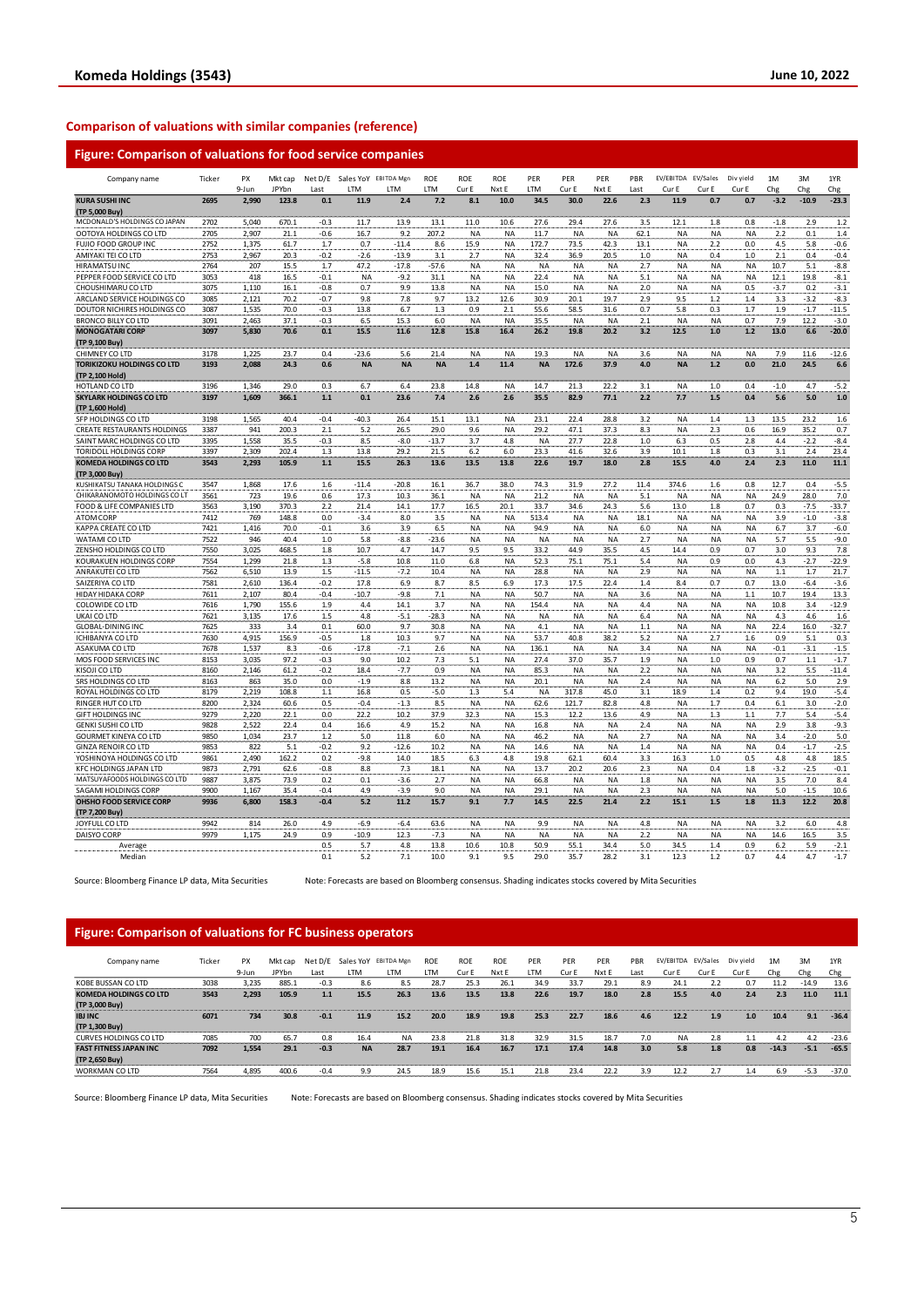#### **Stock price trends for food service companies**

#### **Figure: Stock price trends for food service companies**





Source: Bloomberg Finance LP data, Mita Securities Note: Indexed to 100 at the end of 2019



<sup>1/20</sup> 3/20 5/20 7/20 9/20 11/20 1/21 3/21 5/21 7/21 9/21 11/21 1/22 3/22 5/22 Komeda HD **- Doutor Nichires HD** - Saint Marc HD - Saint More TOPIX